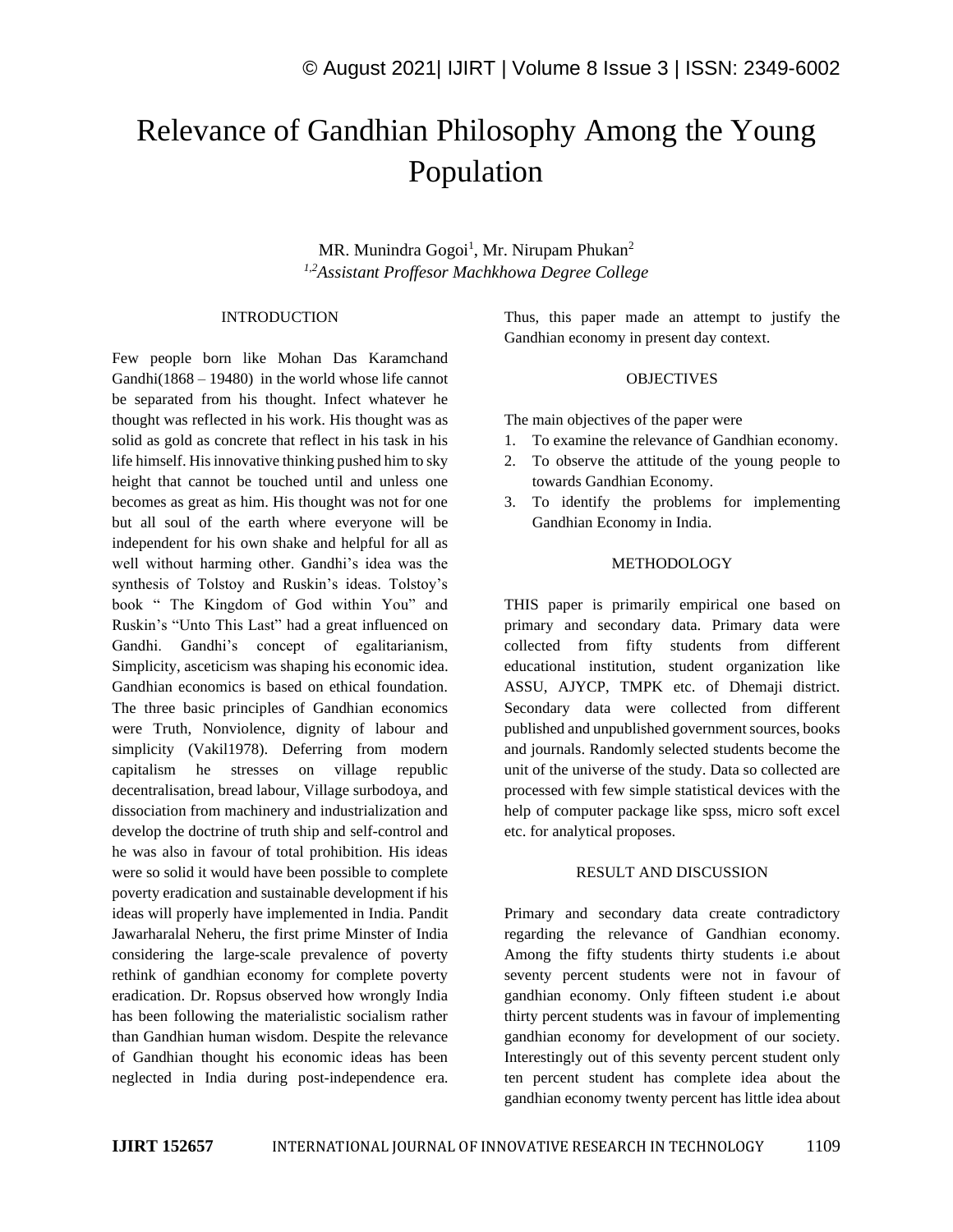gandhian economy and seventy percent has no idea about gandhian economy.(Table: 1.1) This students want individual development without knowing that gandhiji was also not against the individual development.

Gandhian view was different from Marxism, Lelinism, Maoism. In their communism individual is subordinate to the state but in Gandhian doctrine of trusteeship individual at the centre state has to promote his welfare and his socialism is based on nonviolence. Gandhi made a distinction between possession and possessiveness. In his view the evil lay not in possession as much but in the attitude of possessiveness.

Gurner Mydral, in his "Asian Drammer" supported the Gandhis view on village and cottage industries. Gandhi was in favour of creating employment opportunity to all section of the society, so he advocated for lobour intensive industry like cottage and khadi industries. Now India is the third largest growing country next to China and united states of America. In India all round industrial development are taking place with average GDP growth rate of 5.4 percent. But the development process is being concentrated in few states like, Gujrat, Harryana, Delhi, Maharasra, West Bengal,Karnataka and disparity being the common feature among the state. It is also observed that disparities exist in different part of the same state. According to the report of the Economic Survey of India (2008) only 12 percent people of the nation spend 86 percent expenditure of the nation which also shows the existence of disparities among the people of the nation.

Failure of new economic policy in employment generation is also observed during post reform period. Despite being the third highest growing country India is the country with a highest number of poverty i.e about 32.5 cores which is higher than the population of entire Europe.

Today's major alarming problem of global warming, deforestation and biodiversity losses, water and air pollution also support the Gandhi's view on industrialization and sustainable development.

Table: 1.2 shows the rate of poverty alleviation in the pre reform era is higher than post reform period. The rate of poverty alleviation is only 1 percent per annum despite the high economic growth during plan period. It is observed that During the reform period the absolute nos of poverty reduction is very less. At the present population growth rate of 1.34 percent, the employment generation is decreases to -.38 percent during the period of 1983-2004(Table: 1.3).

In the sixth plan draft it is admitted that there are vast areas of the country which has remained backward over the years. In case of net domestic product annual growth rate during 1990-2003 was 8.9 in Panjab, 6.3 in Gujarat,3.3 Karnataka, while it was only .4 in MP, 2.6 in Assam,-.7 for Bihar while for India it was\about 5.4 percent(Table:1.4) which clearly shows the disparities in growth rate of different states.

In order to provide equal opportunity to all instead of few former president of India Dr. A.P. J. Abul Kalam based on Gandhian economy develop the PURA approach to provide urban amenities to rural areas. Prof. A. M Khusro stated that steps should be taken to prevent the human movement in where infrastructures exist to develop infrastructures where human beings live. Thus, decentralisation of development is the call of hour.

# PROBLEMS OF IMPLEMENTATION

- Dominance of materialistic individualism in the society.
- Difficulties in conceived the Gandhian philosophy.
- Lack of dedication and sacrifice able attitude of the people.
- Lack of political Will.
- Degradation of value education.
- Dichotomy in implementation.

# **CONCLUSION**

There can be no substitution to the Gandhian economy. Proper implementation of Gandhian economy will lead to a balance between economic development and environment upgradation. This study clearly reveals that Gandhian view should be disseminated to a large extent among the young people. We disagree to those critiques who thought that his view on machine and industrialization put back the human progress. They may misjudge and misunderstood that he was actually not against the use of machine and industrialization. He is now the future not the past. We thus agree with the view of Fishes that in order to survive civilization and the flower in